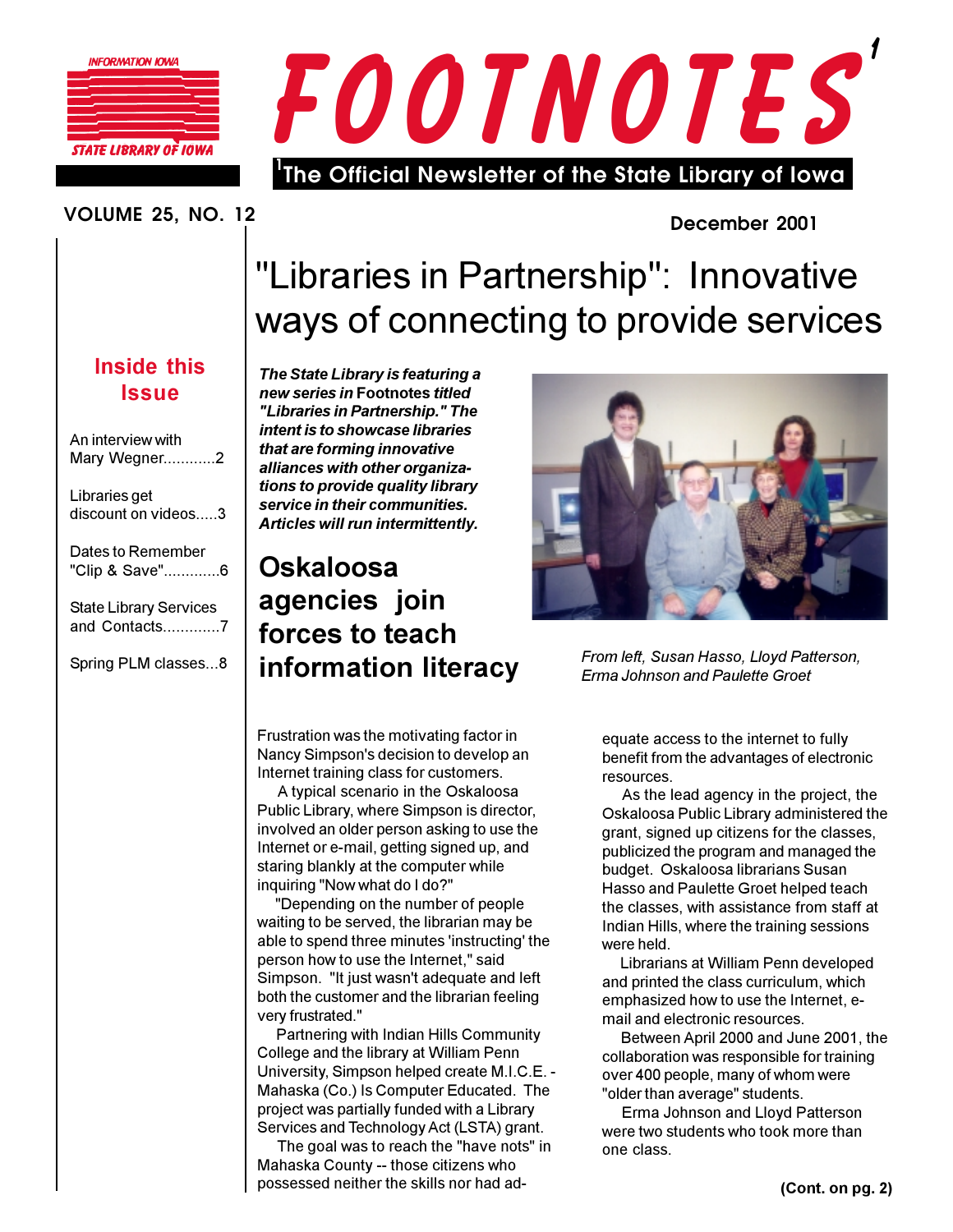

# **State Librarian's message**

In an effort to help readers get to know State Librarian Mary Wegner, we decided to ask her a few questions. In this issue, we asked Mary when and why she decided to become a librarian.

I didn't consider librarianship as a career until after graduating from lowa State with a degree in history. While realizing my need to become employable, I also discovered that library work was quite appealing to me, so I enrolled in library school at the University of Iowa. During that time, I worked at the Veterans Administration Hospital library, which included both a patients' library of recreational reading materials and a medical library.

After library school. I became a reference librarian at the Waterloo Public Library. The reference desk was always very busy, and the work was consistently fast-paced and stimulating. At that time, one aspect of the job was answering reference questions which had been submitted to the regional library headquartered in Waterloo. The regional administrator took me on the road with her several times to visit many of the small public libraries who were submitting questions. This experience deepened my appreciation of the role of public libraries in rural lowa.

My next library job was director of the library at Iowa Methodist Hospital in Des Moines. The advent of electronic database searching had a tremendous impact on our ability to quickly locate information for our customers. During my years at the hospital, we built a new medical library, inaugurated an evidence-based medicine class for resident physicians, and developed a consumer health library for patients, families and the public. My experiences at the

hospital helped me understand the importance of focusing on library visibility and of telling the library story to potential

customers and funding sources.

I left the hospital to become Assistant State Librarian in August 2000, and became the Interim State Librarian in July 2001. I worked closely with the Library Services Task Force, the development of the Library System Priorities by the lowa Commission of Libraries, and the transition from Regional Libraries to Library Service Areas. My responsibilities as Assistant State Librarian included the Gates Grant program in lowa as well as Library Services and Technology Act (federal) programs and activities. My work with these projects has heightened my awareness of existing library cooperative activities in lowa, as well as additional opportunities for future library collaboration.

Autonomy and variety are important job characteristics for me, and both have been a part of all of my library positions. There are no dull days in a library! I also value the intelligence, the willingness to cooperate and the innate decency that I find in nearly every librarian I meet.

My term as president of the lowa Library Association in 1999 confirmed my belief that libraries of all types are fundamentally more alike than different. Libraries have much in common, and the similarities are stronger than the disparities. We strengthen ourselves and each other when we work together.

# Oskaloosa agencies teach information literacy

(Cont. from Pg. 1)

"I just decided it was time to drag myself into the 21st century," said Johnson. "Computers and the Internet are so much a part of our world now."

Patterson had more pragmatic reasons. As a nature mapper for lowa State University, he sends animal tracking information regularly to the school via the Internet. And e-mail is the only way he keeps in touch with an old Navy buddy who refuses to write letters the "old-fashioned" way.

Hasso and Groet found teaching the classes as exciting as the students did taking them.

"It was very rewarding," said Hasso. "The people who attended were very interested in learning all they could. Now we see them coming to the library excited to be able to e-mail their grandchildren or just get on the Internet."

Though grant money has run out, Simpson and her staff are surveying the community to see if there is interest in pursuing more courses. With the curriculum and staff in place. overhead costs would be minimal, said Simpson.

Libraries interested in receiving a copy of the curriculum, or who would like more information about the project, are encouraged to contact Nancy Simpson at (641) 673-0441.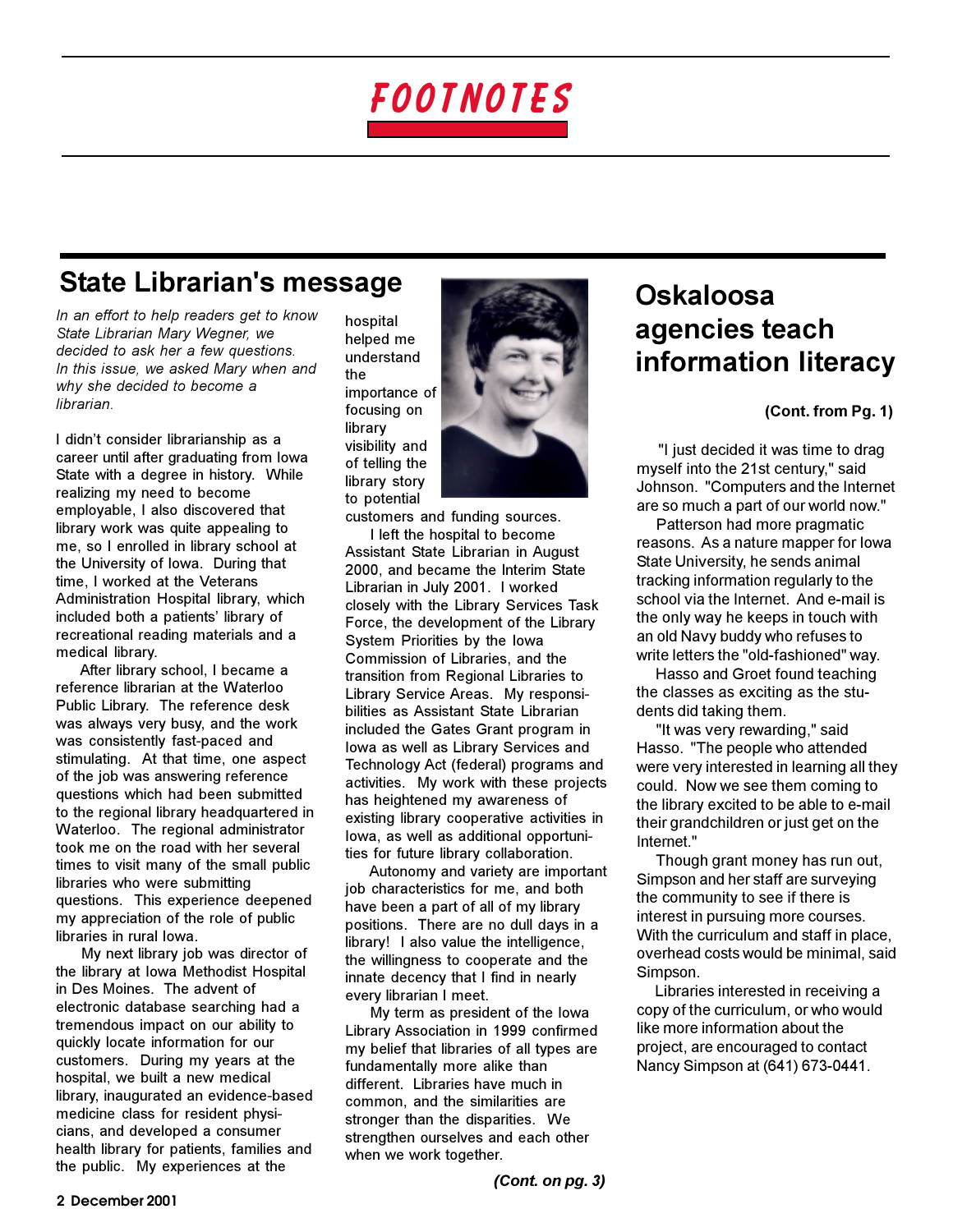# FOOTNOTES

# **ALA Libraries encouraged to apply** for Year 5 E-rate despite CIPA

The American Library Association (ALA) recently reported that many libraries are deciding not to apply for Year 5 E-rates based on requirements of the Children's Internet Protection Act (CIPA). The following is reprinted from the ALA's Washington Office **Newsline** 

"The following are points ... that, taken together, illustrate why [not applying for E-rate] may be a premature decision for ... libraries:

1) The application window for Erate form 471 is November 5, 2001 to January 17, 2002. The trial date for ALA's case against CIPA before the United States District Court is February 14, 2001. The Courts will likely reach a decision on the lawfulness of **CIPA requirements BEFORE libraries** and schools are required to install filtering technology.

2) If libraries do not begin the application process (i.e. file forms 470 and 471 within the application window) they will NOT be allowed to receive E-rate discounts this year, even if the Courts determine that CIPA is unconstitutional. ALA believes its case against CIPA is extremely strong and that libraries who are not beginning the application process will suffer unnecessarily.

3) CIPA is a requirement for E-rate recipients, not E-rate applicants. The forms 470 and 471 do not have CIPA certification components on them. They are simply an indication to SLD and to vendors that a library would like to participate in the program. CIPA certification is not required until form 486 when a library or school indicates

that it will accept funds. Even before CIPA, libraries and schools often received Funding Commitment Decision Letters (FCDL) and then decided for a variety of reasons not to participate in the program and not to file a form 486.

4) The strongest statement against CIPA is one that clearly demonstrates what the library user community loses because of these overburdensome requirements. This goal is best met by being able to show through a FCDL exactly how much money a library is forfeiting because of CIPA.

Now more than ever, libraries need to apply for the E-rate."

For more information on the E-rate, please contact the local Library Service Area or Judy Jones, State Library, 1-800-248-4483; or e-mail judy.jones@lib.state.ia.us.

# **State Librarian's Message** (Cont. from pg. 2)

I am honored to have been chosen as State Librarian of Iowa. I have lived in lowa all my life, and I know from experience what a central role lowa's libraries play in lowa communities. I am particularly interested in fostering collaboration among libraries of all types in lowa, and I believe that my professional background has positioned me to do this. By serving as State Librarian, I believe that I have an opportunity to give something back to my state and to the libraries in it. I look forward to working with all of you to promote excellence and innovation in library services for lowans.

# Libraries get discount on videos/CDs

lowa libraries may purchase MacAcademy/Windows Academy Computer Training videos and CDs at the same price as lowa K-12 schools. Ordering information is available on the AEA Collaborate for Educational Media web site at www.acem-ia.org/ macacademy.htm.

# **Certification Update**

Congratulations to the following public library staff certified for the first time through the State Library's lowa **Certification Program for Public** Librarians.

**Nancy Easley, Marion Judith Ferguson, Storm Lake Ruth Kuhn, Spillville** Kim Olson, Auburn

# **Dates to Remember**

### JANUARY 2002

January 1 - New Year's Day January 15 - Accreditation Report due January 17 - E-rate filing window for Year 5 closes January 18-23 - ALA Midwinter Conference - New Orleans January 21 - Martin Luther King birthday observed

January 30 - Iowa Library Association Legislative Day - Des Moines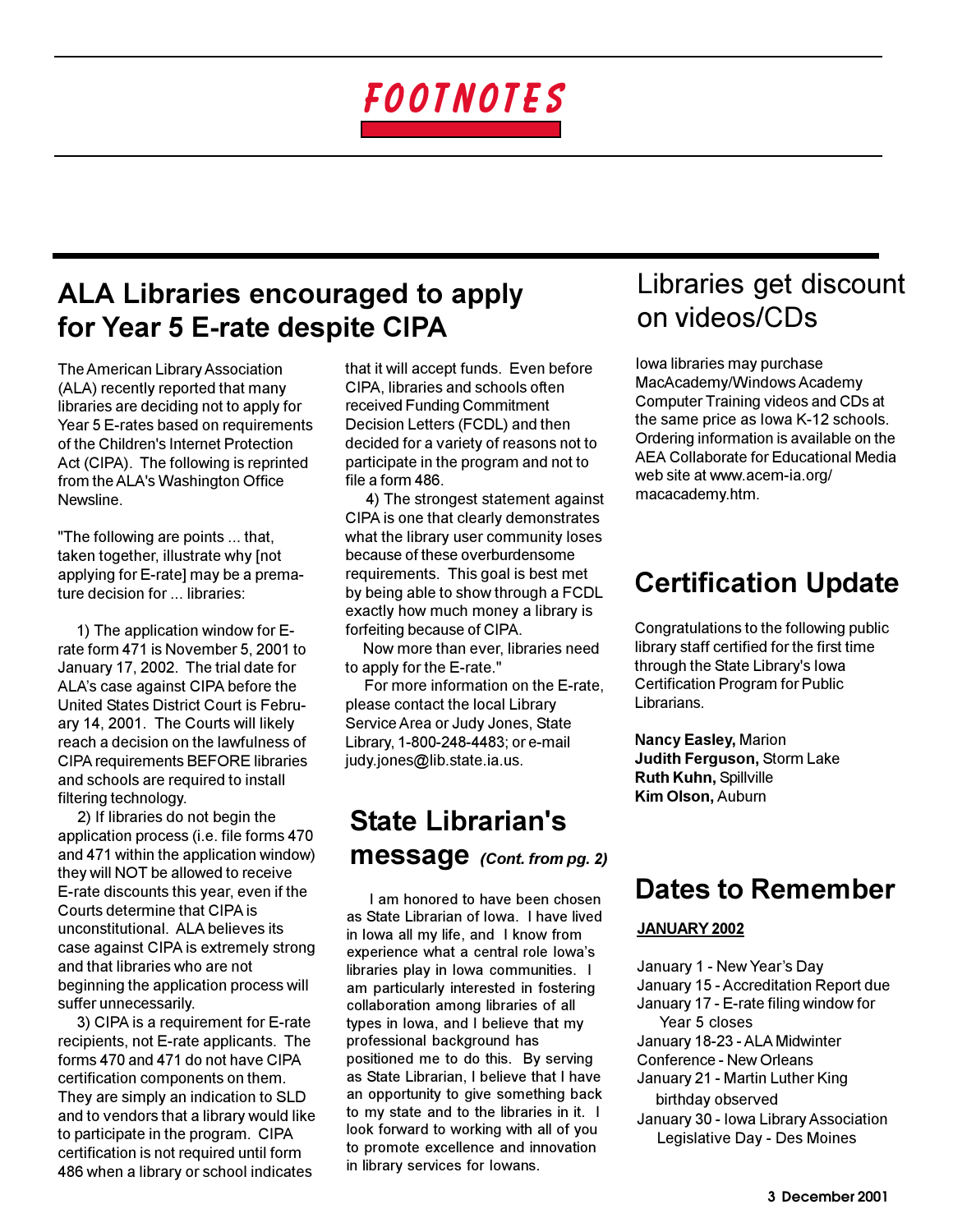

**Iowa Commission of Libraries - Minutes** October 23, 2001 - State Library (These minutes are considered draft until approved by the lowa Commission of Libraries)

Present: Dale Ross, Monic Gohlinghorst, Berta Van Ekeren, John Bennett, Pam Bradley, and Eldon Huston Guests: Karen Burns, Jim Godsey, and LaWanda Roudebush Staff: Mary Wegner, Steve Cox, Annette Wetteland, Ellen Wilmoth, and Carol Simmons

1.0 Set Agenda Change 4.0 D of agenda to 4.0 C, lowa Library Service Area report.

#### 2.0 Approve Minutes

Gohlinghorst moved to accept the minutes of 8/21/01; Huston seconded. Motion carried.

3.0 Financial Report Cox reported on the State Library's financial status as of September 30. 2001. A special session regarding the budget will be called by Governor Vilsack on November 8. Discussion followed regarding projected cuts and possible scenarios. Cox said that Library Service and Technology Act (LSTA) funds have been delayed. Ross noted that there will be a change in the formula for LSTA funds next year which could mean a difference in the amount lowa receives. Huston moved to accept the financial report. Bradley seconded. Motion carried.

#### **4.0 Communications** A. Commission Reports

1. Iowa Library Association (ILA) Annual Conference. Ross reported that the ILA Conference was well attended and had many interesting sessions. including one on the need for libraries to focus on under-served populations. Ross said the American Library Association's Mid-winter Conference in New Orleans in January will also address the subject. Wegner, Karen Burns and Gina Millsap presented a program at ILA on the Commission's priorities. Wegner said it generated productive discussion and was well received. Roy Kenagy, State Library, presented a HealthInfolowa session at the conference. Also at the ILA conference. Weaner and the LSA administrators hosted a reception for Library Service Area trustees that was

well attended. She noted that many said they were pleased to be serving on the boards. The State Library had a display in the exhibit hall where First Lady Christie Vilsack signed her literacy posters for attendees on Thursday afternoon B. State Librarian's Report

Wegner reported that a State Library emergency response team had been appointed that will be responsible for updating the disaster manual and arranging training for staff. In the building update, Wegner noted that new tenants will begin moving into the west wing in mid-November. The Office of Citizens' Aide / Ombudsman will be located on the first floor, the Office of Drug Control Policy on the second, and the Treasurer's Office on the third and part of the ground level. The State Library's technical services unit will eventually move to the ground floor of the west wing. The State Library will furnish the board room and the ICN room on the third floor as originally planned. Town Meetings were held the first two weeks in September and were attended by 436 people. Recipients of LSTA partnership grants will be announced soon. The LSTA Advisory group will meet this fall. Wegner said that approximately 80% of public libraries in the United States have a high speed internet connection, compared to 20% in lowa. LSTA funds will be used for a pilot project using a satellite internet service provider for high speed internet connection for three small public libraries. Wegner announced that Ross was named ILA Member of the Year at the fall conference.

C. lowa Regional Library System Report

Burns said all Library Service Area Boards have met at least once since being appointed. In response to a question about multi-type library systems and collaborations, Burns reported that North Central Library Service Area has been encouraging these collaborations for some time. Central lowa Library Service Area is forming a multi-type partnership, and Southwest lowa Library Service Area has talked with school

districts, public libraries and community colleges about collaboration. Burns noted that information literacy could be a focal point for libraries who wish to focus on multi-type systems. She suggested a possible conference where organizations could come together to discuss the subject. Discussion followed on budget cuts and how LSAs would manage their responsibilities.

#### 5.0 Public Comment

Godsey commented on the impact of last year's legislation (HF 637) to allow for different configurations of library districts. He described scenarios in other states where he has worked. Ross asked how the state budget cuts would affect the Council Bluffs Public Library. Godsey noted that Council Bluffs is growing and possible land annexation could help revenues in the short term.

#### 6.0 Action Items

A. Commission appointments to LSA boards in Southwest and North Central

Ross reported that some LSAs were having trouble filling their boards due to the state requirements to balance gender and political party. Bradley moved to appoint John Teget from Shenandoah to the Southwest lowa Library Service Area Board, and Janet Adams from Webster City to the North Central Library Service Area Board. Gohlinghorst seconded. Motion carried.

**B.** Selection of Commission representative for 2002 to lowa Library **Association Foundation** 

Huston moved to keep Ross as the State Library representative to the Foundation; Bradley seconded. Motion carried.

### 7.0 Discussion Items

A. Impact of state budget cuts on State **Library, Library Service Areas, Enrich** lowa distribution

Wegner said the State Library had prepared several possible budget cut scenarios. Because of the 6% cut at the beginning of FY02, drastic cuts have already been made to the materials budget for the legal and medical collections. Future cuts may affect programs. She gave the Commission a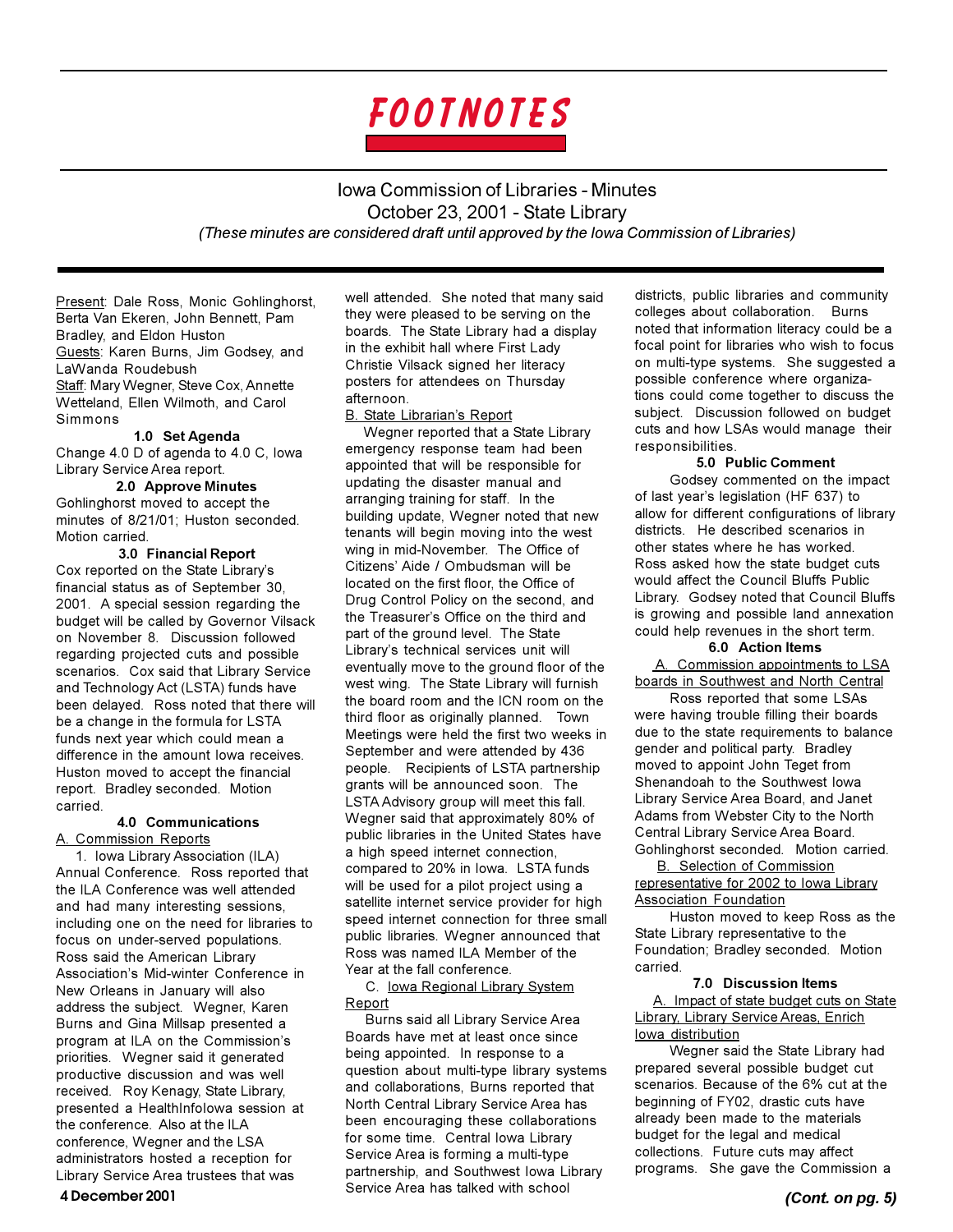

# Commission minutes (Cont. from Pg. 4)

short overview of how Enrich lowa funding might be distributed to libraries. Direct state aide payments have not been made because of uncertainty over the total budget cut. Wegner asked the Commission to approve holding back 15% of the Open Access and Access Plus money to cover possible future budget cuts. Discussion followed. It was agreed that, as soon as possible, the State Library should send 100% of direct state aid and Infrastructure monies to libraries, and up to 85% of Open Access and Access Plus funds. Huston moved: Ross seconded. Motion carried. **B. Formation of LSA Executive Council** 

Ross gave an overview of the previous Executive Council's duties. The former Regional Library Executive Council had two representatives from each Region. Ross said he will send letters to each LSA to initiate the formation of the new 14-member Council. Burns asked if the Council would act in an advisory capacity to the State Library Commission. Ross said in the past it had not, but that new bylaws could be written to reflect that change. Van Ekeren moved to initiate formation of the new LSA Executive Council; Bradley seconded. Motion carried

#### 80 **Recommendation from Search Committee Regarding State Librarian**

Ross announced the recommendation of the Search Committee to appoint Mary Wegner as the new State Librarian effective as soon as possible. Huston moved to accept the recommendation: Bradley seconded. Motion carried. Congratulations were extended to Wegner.

#### 9.0 Adjournment

Huston moved to adjourn; Bradley seconded. Meeting adjourned at 1:45 p.m.

NEXT MEETING: December 4, 2001, State Library, Des Moines

# Happy Holidays from the staff of the State Library of Towa



Front row from left, Gerry Rowland, Roy Kenagy, Beth Henning, Steve Cox, Karon Polyard and Linda Maurer. Second row, Geri Mallett, Sandy Dixon, Mary Wegner, Judy Jones, Georgiann Fischer and Lisa Manley. Third row, Carol Simmons, Fran Fessler, Barb Corson, Judy Jones, Gary Krob and Steve Person. Last row, Annette Wetteland and Doug Stephenson. (Not pictured: Alan Schmitz, Helen Dagley, Jacqueline Kokke, Liz Forney, Margaret Noon, Mary Cameron, Nancy Haigh, Nancy Lee, Pam Rees, Rinda Kramme, Ruby Weigel, and Sarah Goepel.)



Law Library staff: Cory Quist, Linda Robertson and Mandy Kirchner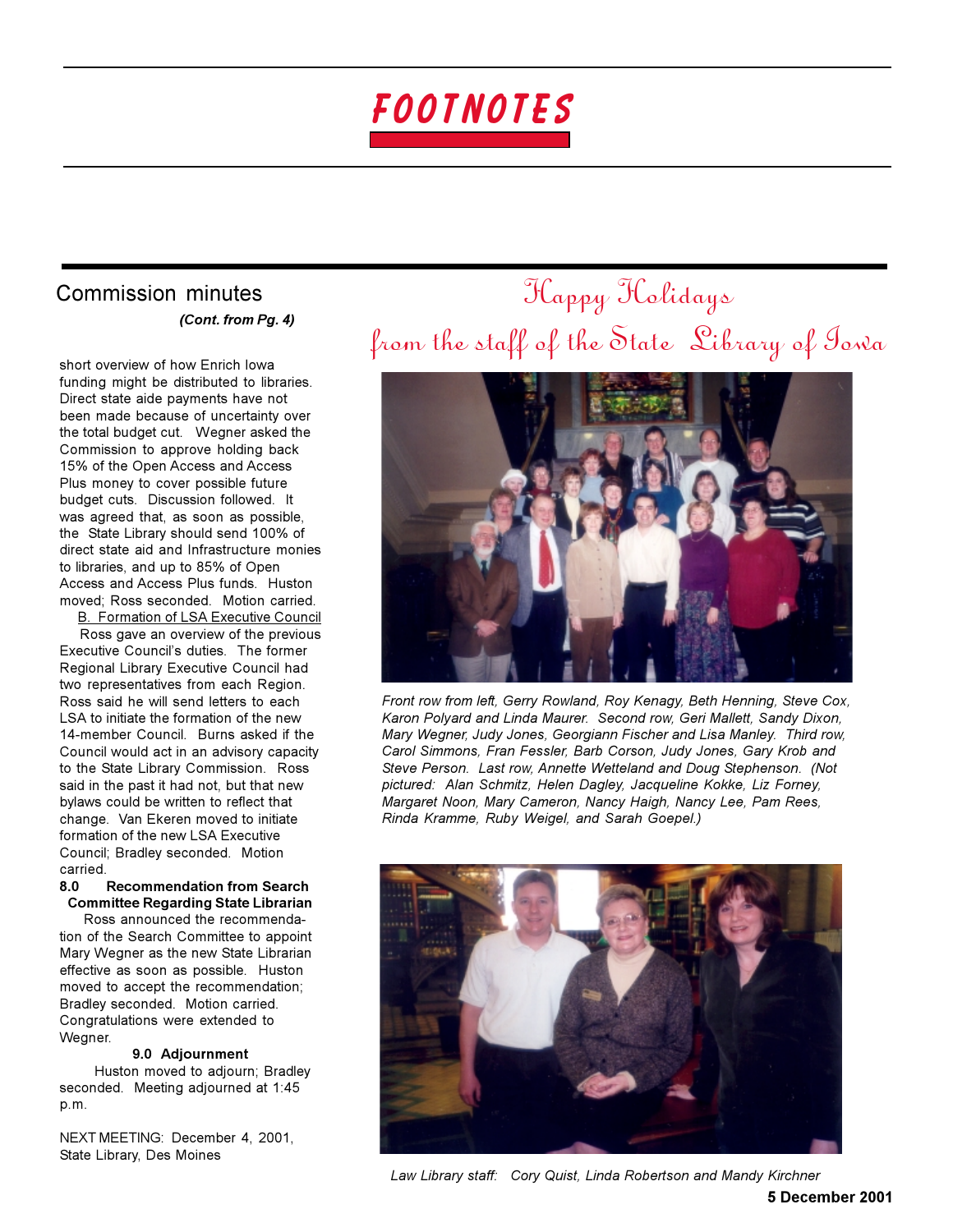**SAVE** 

# 2002 Calendar **DATES TO REMEMBER**

# **JANUARY 2002**

- January 1 New Year's Day\*\*
- January 15 Accreditation Report due
- January 17 E-rate filing window for Year 5 closes
- January 18-23 ALA Midwinter Conference -New Orleans
- January 21 Martin Luther King birthday observed\*\*
- January 30 Iowa Library Association Legislative Day - Des Moines

### **FEBRUARY 2002**

Registration for Spring Public Library Management  $1$  and  $2$ 

- February 5 Legislative Day / North Central
- February 12 Legislative Day / Central
- February 19 Legislative Day / Southeast
- February 26 Legislative Day / East Central

February 26 - Commission Meeting\* - Des Moines

## **MARCH 2002**

March 5 - Legislative Day / Northeast March 12-16 - Public Library Association National Conference - Phoenix March 19 - Legislative Day / Northwest March 26 - Legislative Day / Southwest

### **APRIL 2002**

**Registration for Summer Public Library** Management 2 April 14-20 - National Library Week April 18 - Westgate Lecture, Des Moines area April 19 - ILA/ACRL Spring Meeting, Newton April 23 - Commission Meeting\* - Des Moines

# **MAY 2002**

FirstSearch agreements due at Central Iowa Library Service Area May 6-7 - American Library Association Legislative Day - Washington, DC May 27 - Memorial Day\*\*

### **JUNE 2002**

June 13-19 - American Library Association Conference - Atlanta, GA June 25 - Commission Meeting\* - Des Moines June 30 - Year 2 - 2001 Partnership Grants / Grant project completion date

\* Iowa Commission of Libraries \*\*State Library Closed

- June 30 Direct State Aid funds expended
- June 30 LSTA Partnership Grant interim reports due
- June 30 Library Infrastructure funds expended

## **JULY 2002**

- Registration for Fall Public Library Management  $1$  and  $2$
- July 1 Year 5 e-rate discounts begin
- July 4 Fourth of July Holiday\*\*
- July 31 Direct State Aid Final Report
- July 31 Library Infrastructure Final Report
- July 31 Open Access Annual Report
- July 31 Access Plus Annual Report
- July 31 Year 2 2001 LSTA Partnership Grant claims due
- July 31 Year 2 2001 LSTA Partnership Grant Final Report due

### **AUGUST 2002**

- **August 15 Summer Library Program Evaluations** due
- August 27 Commission meeting\* Des Moines
- August 31 Enrich Iowa Letter of Agreement postmarked

### **SEPTEMBER 2002**

Library Card Sign-Up Month September 2 - Labor Day\*\* September 10-13 - Town Meetings September 17-20 - Town Meetings September 21-28 - Banned Books Week

### **OCTOBER 2002**

October 9-11 - Iowa Library Association Fall Conference - Des Moines October 13-19 - Teen Read Week October 22 - Commission Meeting\* - Des Moines October 31 - Annual Survey due

### **NOVEMBER 2002**

November 11 - Veteran's Day observed\*\* November 18-24 - Children's Book Week November 28-29 - Thanksgiving Day holiday\*\*

### **DECEMBER 2002**

December 10 - Commission Meeting\* - Des Moines December 15 - Direct State Aid Report due December 25 - Christmas Day\*\*

December 2001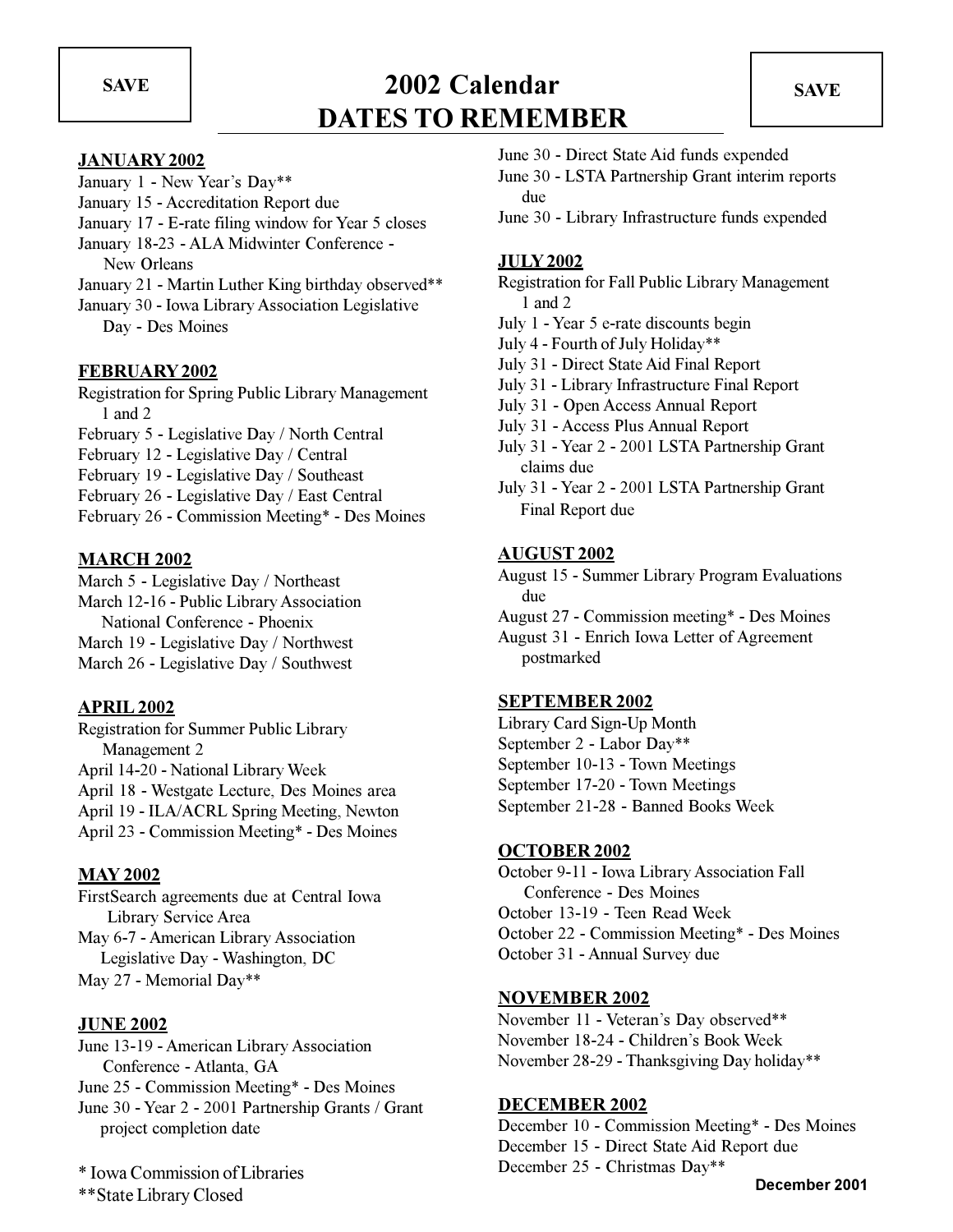**SAVE** 

# State Library of Iowa<br>Programs/Services and Contacts

| Program/<br><b>Service</b>                                                  | <b>State Library</b><br><b>Contact</b>           | Program/<br><b>Service</b>                           | <b>State Library</b><br><b>Contact</b>      |
|-----------------------------------------------------------------------------|--------------------------------------------------|------------------------------------------------------|---------------------------------------------|
| <b>Access Plus</b>                                                          | <b>Gerry Rowland</b>                             | Iowa Stories 2000                                    | Mary Cameron                                |
| Accreditation                                                               | <b>Gerry Rowland</b>                             | <b>Joblist</b>                                       | <b>Annette Wetteland</b>                    |
| Annual Survey/<br><b>Library Statistics</b>                                 | <b>Gerry Rowland</b>                             | Legal Reference                                      | Linda Robertson<br>law@mail.lib.state.ia.us |
| Certification/<br>Public Library Management/<br><b>Continuing Education</b> | <b>Sandy Dixon</b>                               | <b>Library Services and</b><br>Technology Act (LSTA) | Mary Wegner<br>Judy Jones                   |
| <b>Direct State Aid</b><br>for Libraries                                    | Sandy Dixon<br><b>Gerry Rowland</b>              | <b>Library Science</b><br>Collection                 | Roy Kenagy                                  |
| E-Rate                                                                      |                                                  | <b>Library Standards</b>                             | <b>Gerry Rowland</b>                        |
| <b>Electric Library</b>                                                     | Judy Jones<br>Judy Jones                         | <b>Medical Reference</b>                             | Pam Rees<br>is@mail.lib.state.ia.us         |
| FirstSearch                                                                 | Judy Jones                                       | Open Access                                          | Sandy Dixon                                 |
| Footnotes                                                                   | Annette Wetteland                                | Public Policy/<br><b>Government Reference</b>        | Roy Kenagy                                  |
| Government<br><b>Documents</b>                                              | <b>Barbara Corson</b><br>is@mail.lib.state.ia.us | <b>SILO</b>                                          | <b>Gerry Rowland</b><br>Judy Jones          |
| Grants/Funding                                                              | Judy Jones                                       | Summer Lib. Program                                  | Mary Cameron                                |
| HealthInfolowa                                                              | Roy Kenagy                                       |                                                      |                                             |
| Interlibrary loan                                                           | Rinda Kramme                                     | State Data Center /<br>Census                        | <b>Beth Henning</b><br>Gary Krob            |
| <b>Information Services</b>                                                 | Roy Kenagy                                       | State Librarian                                      | Mary Wegner                                 |
|                                                                             | is@mail.lib.state.ia.us                          | <b>Youth Services</b>                                | <b>Mary Cameron</b>                         |

### lowa WATS Line - 1-800-248-4483

| mary.cameron@lib.state.ia.us<br>(515) 281-7572<br><b>Mary Cameron</b>           |                 |
|---------------------------------------------------------------------------------|-----------------|
| (515) 281-6718<br><b>Barbara Corson</b><br>barb.corson@lib.state.ia.us          |                 |
| (515) 281-4328<br><b>Sandy Dixon</b><br>sandy.dixon@lib.state.ia.us             |                 |
| <b>Beth Henning</b><br>beth.henning@lib.state.ia.us<br>(515) 281-4350           |                 |
| (515) 281-4499<br><b>Judy Jones</b><br>judy.jones@lib.state.ia.us               |                 |
| (515) 281-6789<br>roy.kenagy@lib.state.ia.us<br><b>Roy Kenagy</b>               |                 |
| <b>Rinda Kramme</b><br>(515) 281-6920<br>rinda.kramme@lib.state.ia.us           |                 |
| gary.krob@lib.state.ia.us<br>(515) 281-6618<br><b>Gary Krob</b>                 |                 |
| <b>Pam Rees</b><br>(515) 281-5772<br>pam.rees@lib.state.ia.us                   |                 |
| <b>Linda Robertson</b><br>linda.robertson@lib.state.ia.us<br>(515) 281-5124     |                 |
| gerry.rowland@lib.state.ia.us<br>(515) 281-7573<br><b>Gerry Rowland</b>         |                 |
| <b>Mary Wegner</b><br>mary.wegner@lib.state.ia.us<br>(515) 281-4105             |                 |
| <b>Annette Wetteland</b><br>annette.wetteland@lib.state.ia.us<br>(515) 281-7574 | <b>December</b> |

December 2001